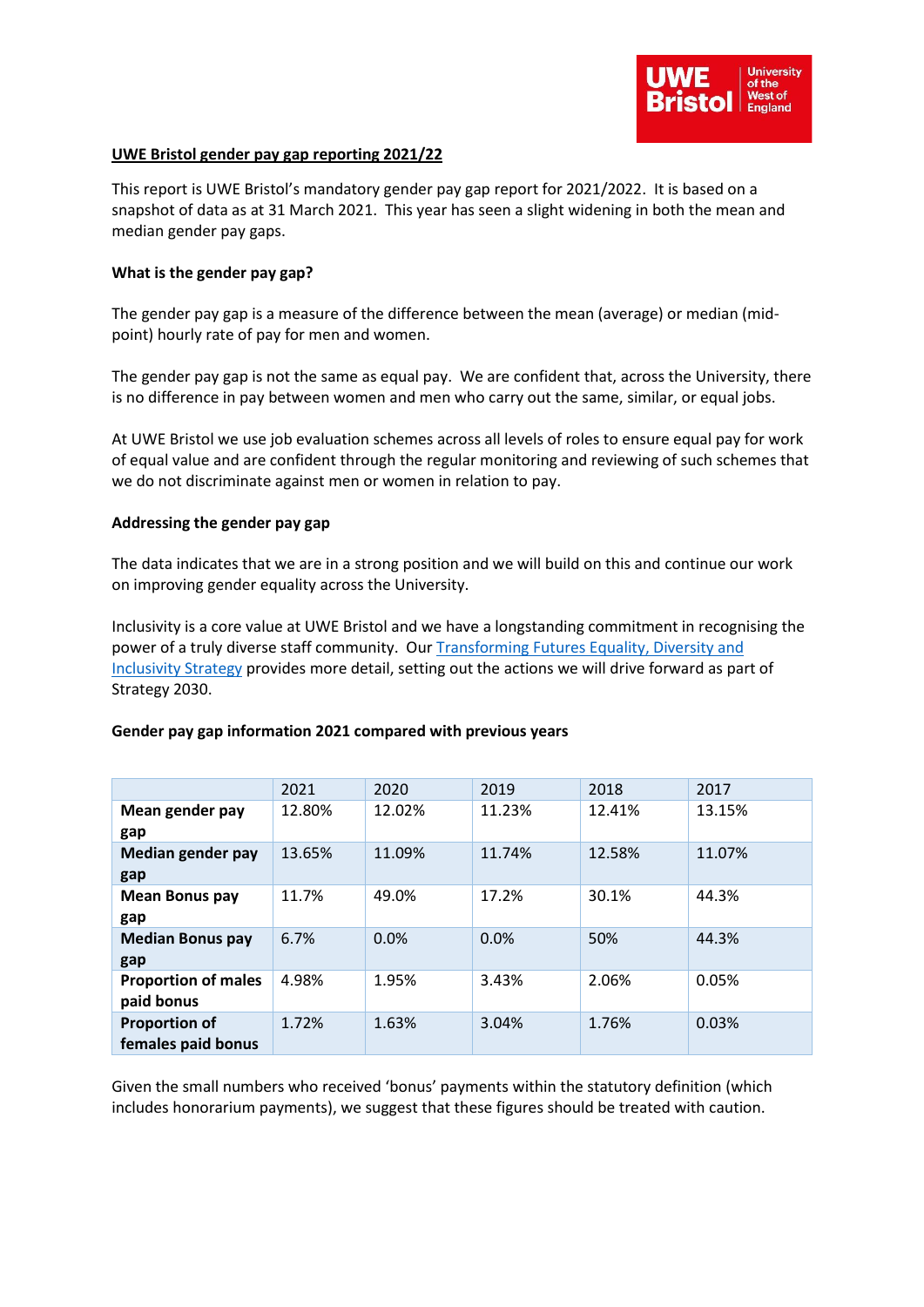# **Pay quartiles**



The graph below shows the proportion of men and women by pay quartile 2021

The table below shows the proportion of women and men in each pay quartile for 2021 compared with previous years.

| <b>Quartile</b>                    | 2021   |             | 2020   |             | 2019   |             | 2018   |             | 2017   |             |
|------------------------------------|--------|-------------|--------|-------------|--------|-------------|--------|-------------|--------|-------------|
| band                               | Female | <b>Male</b> | Female | <b>Male</b> | Female | <b>Male</b> | Female | <b>Male</b> | Female | <b>Male</b> |
| <b>Upper</b><br>quartile           | 48%    | 52%         | 49%    | 51%         | 50%    | 50%         | 48%    | 52%         | 48%    | 52%         |
| <b>Upper</b><br>middle<br>quartile | 58%    | 42%         | 57%    | 43%         | 57%    | 43%         | 57%    | 43%         | 56%    | 44%         |
| <b>Lower</b><br>middle<br>quartile | 70%    | 30%         | 64%    | 36%         | 65%    | 35%         | 65%    | 35%         | 64%    | 36%         |
| <b>Lower</b><br>quartile           | 73%    | 27%         | 69%    | 31%         | 67%    | 33%         | 69%    | 31%         | 67%    | 33%         |

# **Understanding the data**

The mean gender pay gap for UWE Bristol fell for two years consecutively in 2018 and 2019 with a slight increase in 2020 and 2021. The median pay gap has fallen for the two years prior to 2021 where it then saw a small increase.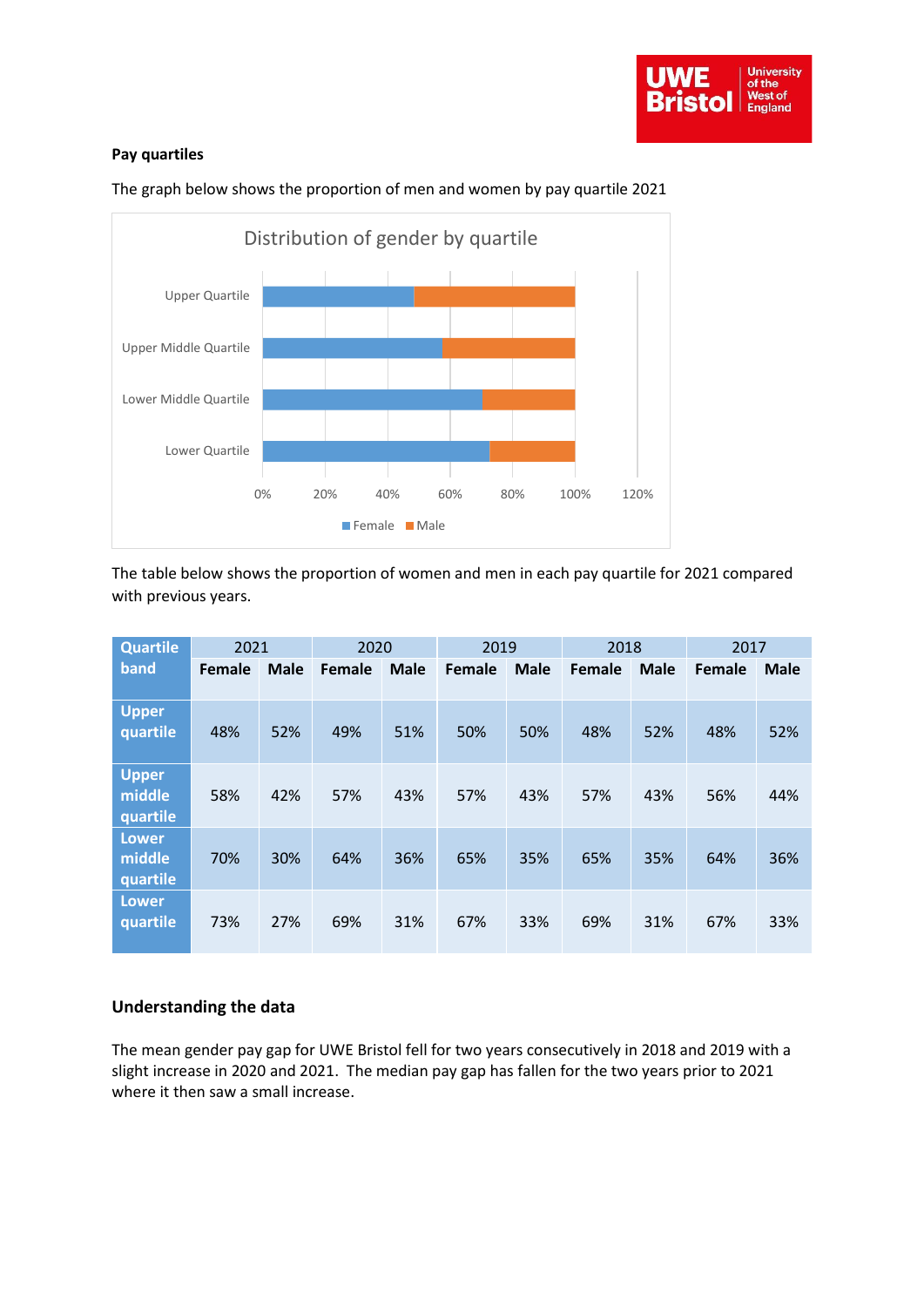

### **Distribution of gender across the organisation**

UWE Bristol operate a job evaluation scheme meaning we can be confident that we have equal pay for equal work. It is therefore the distribution of gender across grades which contributes to the gaps in mean and median pay. The distribution of gender by quartiles graph demonstrates this by showing that we have a significantly higher proportion of women in the lower pay quartiles and a slightly higher proportion of men in the upper pay quartile. These proportional differences have seen increases in 2021 in comparison to previous reporting years and more women in senior grades left the organisation in the reporting year compared with men in senior grades.

Women continue to predominate in the lower pay quartiles, and this is further underpinned by the findings that women are disproportionately affected by low paid work and the cost-of-living crisis, being more likely to be in low paid jobs. [Source: [The Living Wage Foundation, 2022\]](https://www.livingwage.org.uk/news/cost-living-crisis-affecting-women). We therefore need to focus our attention in this area. During 2020, UWE Bristol became a Foundation Living Wage employer, meaning that no member of staff will be paid less than the Foundation Living Wage rate (currently £9.90 per hour). In addition, the 2021 New JNCHES pay award included higher uplifts for the lowest paid employees. We will continue to follow these rates of pay to ensure our lowest paid employees are paid a real living wage.

The report also highlights that the University's gender pay gap is well below the national average for employees of 15.4% (Source: [Office for National Statistics, 2021\)](https://www.ons.gov.uk/employmentandlabourmarket/peopleinwork/earningsandworkinghours/bulletins/genderpaygapintheuk/2021#:~:text=Among%20all%20employees%2C%20the%20gender,down%20from%2017.4%25%20in%202019.). It is important to reiterate that the figures reported do not indicate that men and women within UWE Bristol are being paid differently for equal work.

## **Covid-19**

Further investigation is required to fully understand the impact of the Covid-19 pandemic on our gender pay gap results.

The ONS explains that there are complexities in interpreting earnings data due to the impact of Covid-19 and therefore recommend looking at the longer-term trend, rather than comparing data on a year-by-year basis. (Source[: Office for National Statistics,](https://www.ons.gov.uk/employmentandlabourmarket/peopleinwork/earningsandworkinghours/bulletins/genderpaygapintheuk/2021#:~:text=Among%20all%20employees%2C%20the%20gender,down%20from%2017.4%25%20in%202019.) 2021). We should therefore be cautious when comparing our 2021 statistics solely with the 2020 figures.

## **Delivery of actions on improving the gender pay gap**

**Recruitment** Decoding job descriptions and job adverts to remove gender bias and using language that does not discriminate and can encourage applications from women. Our data at application to shortlisting and shortlisting to appointment is reviewed to identify areas of improvement or to share good practice across UWE. We advertise all jobs as job shares by default unless a business case can be provided to explain why this is not appropriate in exceptional cases.

**Family Friendly Policies** Our policies are designed to allow our staff to develop a positive work life balance and help wherever we can. Policies that support staff with caring responsibilities, provide childcare vouchers, promote flexible working opportunities, paternity and maternity leave are a few of our policies designed to make continual employment easier for women.

**Women Researchers Mentoring Scheme (WRMS)** This scheme provides support to female staff to develop and strengthen their research portfolio, making them more able to compete for senior research roles alongside their male counterparts and addressing the imbalance of male and female